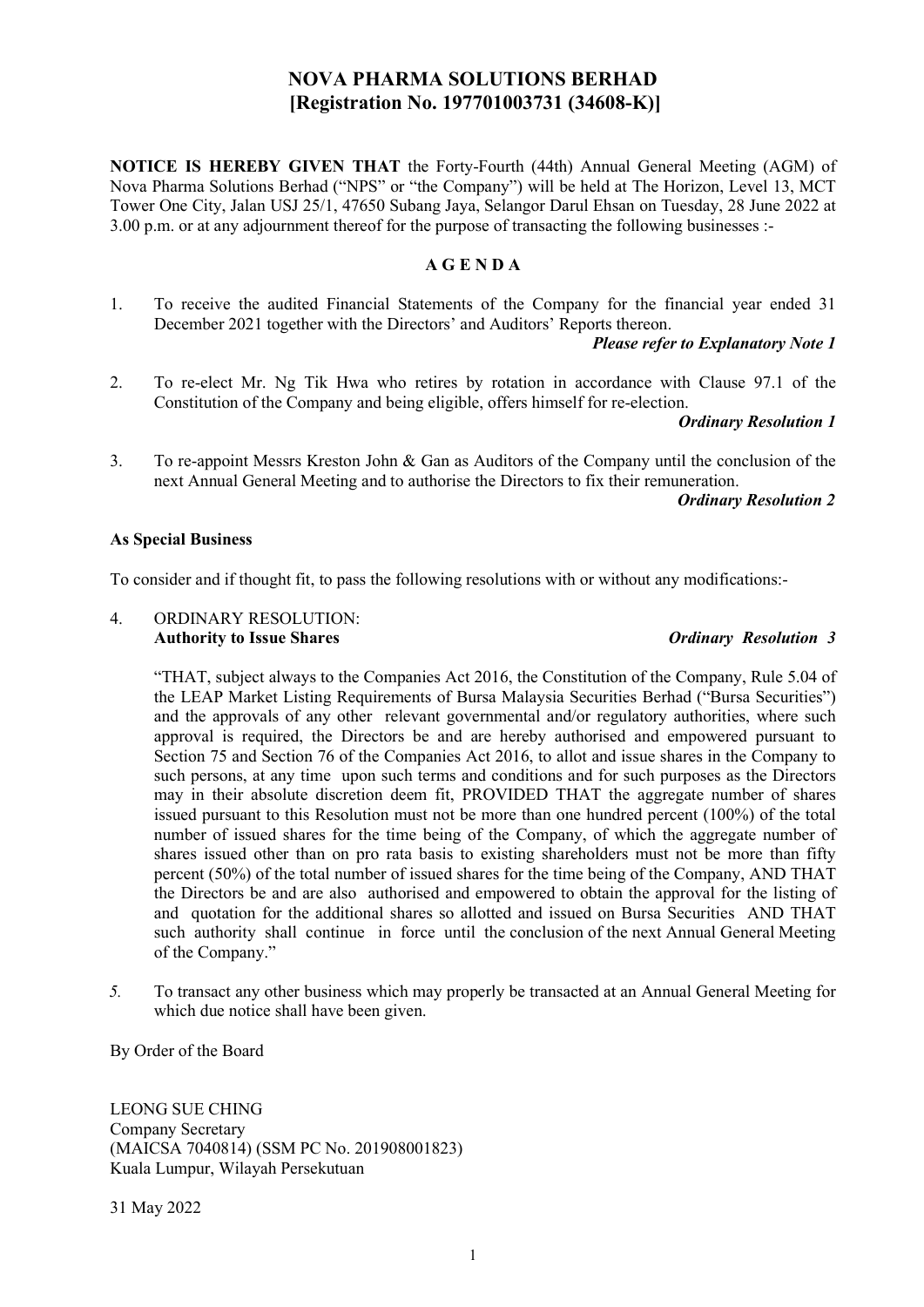# NOVA PHARMA SOLUTIONS BERHAD [Registration No. 197701003731 (34608-K)]

#### Notes:-

- 1. A member of the Company who is entitled to attend and vote at this Meeting is entitled to appoint a proxy to attend and vote on a show of hands or on a poll in his/her stead. A proxy may but need not be a member of the Company.
- 2. In the case of a corporate member, the instrument appointing a proxy shall be either under its Common Seal or signed by its attorney or by an officer of the corporation duly authorized on their behalf.
- 3. A member may appoint more than two (2) proxies to attend the same meeting provided that he/she specifies the proportions of his/her shareholding to be represented by each proxy.
- 4. When a member of a Company is an authorised nominee as defined under the Central Depositories Act, it may appoint at least one proxy in respect of each securities account it holds with ordinary shares of the Company standing to the credit of the said securities account.
- 5. The Form of Proxy must be deposited at the Registered Office of the Company at No. 9A, Jalan Medan Tuanku, Medan Tuanku, 50300 Kuala Lumpur, Wilayah Persekutuan not less than 48 hours before the time appointed for holding the meeting or any adjournment thereof.
- 6. For the purpose of determining who shall be entitled to attend the meeting, the Company shall be requesting Bursa Malaysia Depository Sdn Bhd to make available to the Company pursuant to Clause 62 of the Constitution of the Company and Rule 6.11(3) of the LEAP Market Listing Requirements of Bursa Malaysia Securities Berhad, a Record of Depositors as at 21 June 2022 and only Depositors whose names appear on such Record of Depositors shall be entitled to attend the meeting.

## Explanatory Notes:

## 1. Item 1 of the Agenda

This Agenda item is meant for discussion only as the provision of Section  $340(1)(a)$  of the Companies Act 2016 does not require a formal approval of the shareholders and hence, is not put forward for voting.

## 2. Item 4 of the Agenda

The Company had, during its Forty-Third Annual General Meeting held on 30 September 2021, obtained its shareholders' approval for the general mandate for issuance of shares pursuant to Sections 75 and 76 of the Companies Act 2016. The previous mandate was not utilised and accordingly no proceeds were raised.

The proposed Ordinary Resolution 3, if passed, will authorise the Directors of the Company to allot and issue shares in the Company to such persons, at any time upon such terms and conditions and for such purposes as the Directors may in their absolute discretion deem fit without having to convene a general meeting. The aggregate number of shares to be allotted and issued pursuant to this Ordinary Resolution 3, if passed, must not be more than one hundred percent (100%) of the total number of issued shares for the time being of the Company, of which the aggregate number of shares issued other than on pro rata basis to existing shareholders must not be more than fifty percent (50%) of the total number of issued shares for the time being of the Company. This authority, unless revoked or varied at a general meeting will expire at the conclusion of the next AGM of the Company or at the expiry of the period within which the next AGM is required to be held after the approval was given, whichever is earlier.